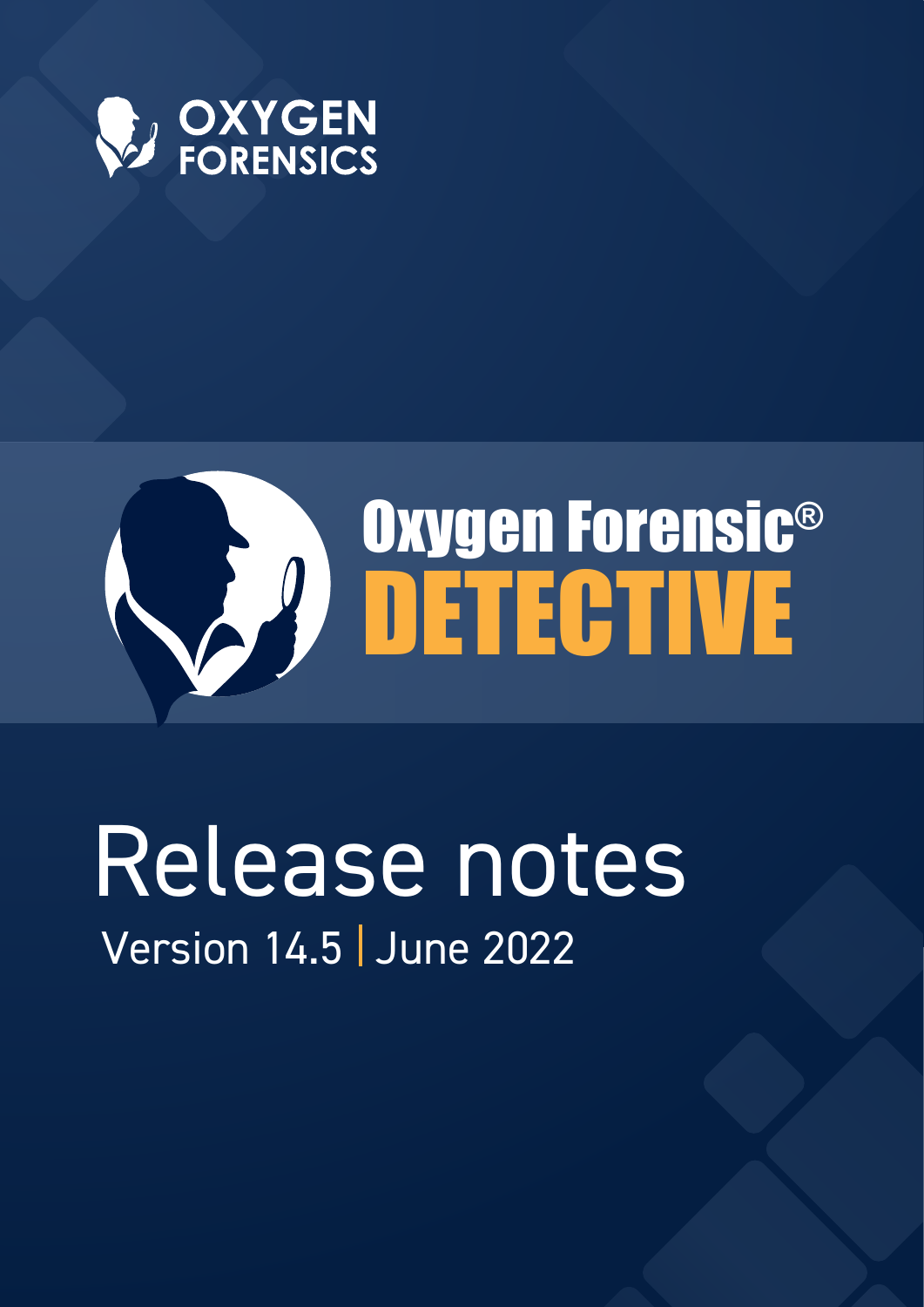We present the latest update of our flagship software, Oxygen Forensic<sup>®</sup> Detective, v.14.5! This version introduces support for:

- Oppo and Realme devices
- Facebook account copy
- Data extraction via iOS Agent
- Silent Phone extraction via OxyAgent
- Getting addresses from extracted geo coordinates

For a full list of updates, refer to the "What's New" file in the software Options menu.

Mobile Forensics

## Extraction of Oppo and Realme devices

All the recent Android devices that are based on MTK chipsets have File-Based Encryption (FBE). FBE is implemented on all the MTK devices that have pre-installed Android OS 10 or higher.

Oxygen Forensic® Detective v.14.5 introduces the ability to extract and decrypt data with the known password from Oppo and Realme devices based on the Helio G35 (MT6765) chipset and having FBE (File-Based Encryption).

Our support covers Realme C11 2020 (Helio G35), Realme C12, Realme C15 (MediaTek), Realme C20, Realme C20A, Realme C21, OPPO A16, OPPO A16K, OPPO A16s, OPPO A54s, and OPPO A55 4G.

# Data extraction via iOS Agent

Oxygen Forensic® Detective v.14.5 introduces a new method of iOS device extraction. Now, data can be extracted using the iOS Agent utility. This method is compatible with iOS devices running versions 14.0-14.3.

The list of supported models includes iPhone 12, iPhone 11, iPhone SE (2020), iPhone XS, iPhone 8, iPhone 7, iPhone 6, iPad Pro (4th generation), iPad Air, and many others.

Oxygen Forensic® Extractor will guide you through the process of iOS Agent installation. Once the Agent is installed, you can choose to extract all or selected data.

This is the 4th extraction method for iOS devices that is available in our software.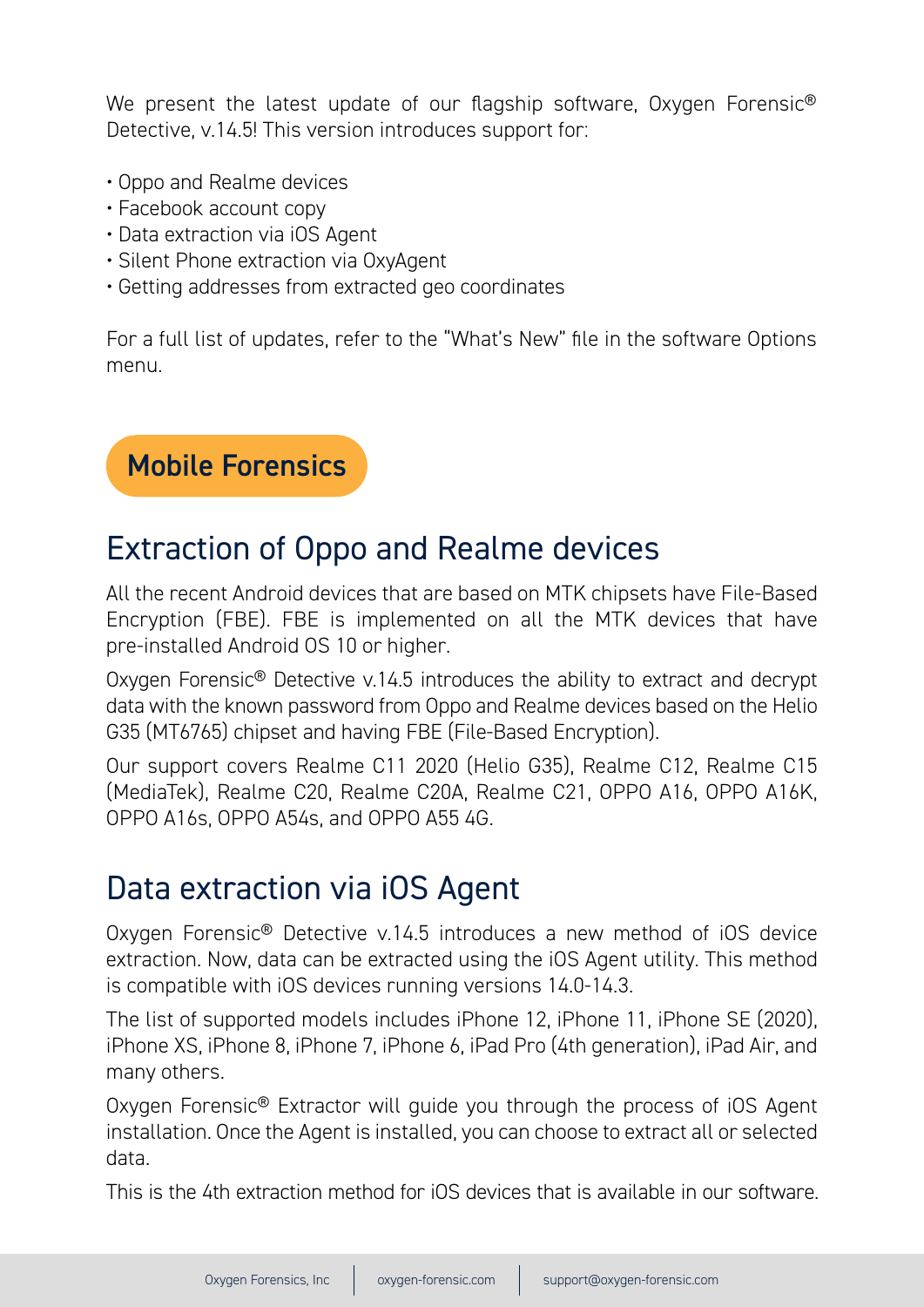- Unlike the iTunes procedure, this method will extract more evidence, including keychain, system data, and apps.
- The checkm8 method is limited to the device models. The iOS Agent approach, on the contrary, covers more device models but is currently limited to the iOS version. We will add more versions in future releases.
- Unlike the jailbreak methods, the iOS Agent method does not modify the file system.



### Silent Phone extraction via OxyAgent

Silent Phone app offers secure calls and messages. Previously, this app data could be extracted from Apple iOS and Android devices using the standard extraction methods. Now, you can also quickly collect contacts as well as private and group chats from any unlocked Android device using OxyAgent. OxyAgent can be installed on a device via USB, WiFi, or OTG device. Once the acquisition process is finished, the OxyAgent extraction can be imported into Oxygen Forensic® Detective for review and analysis.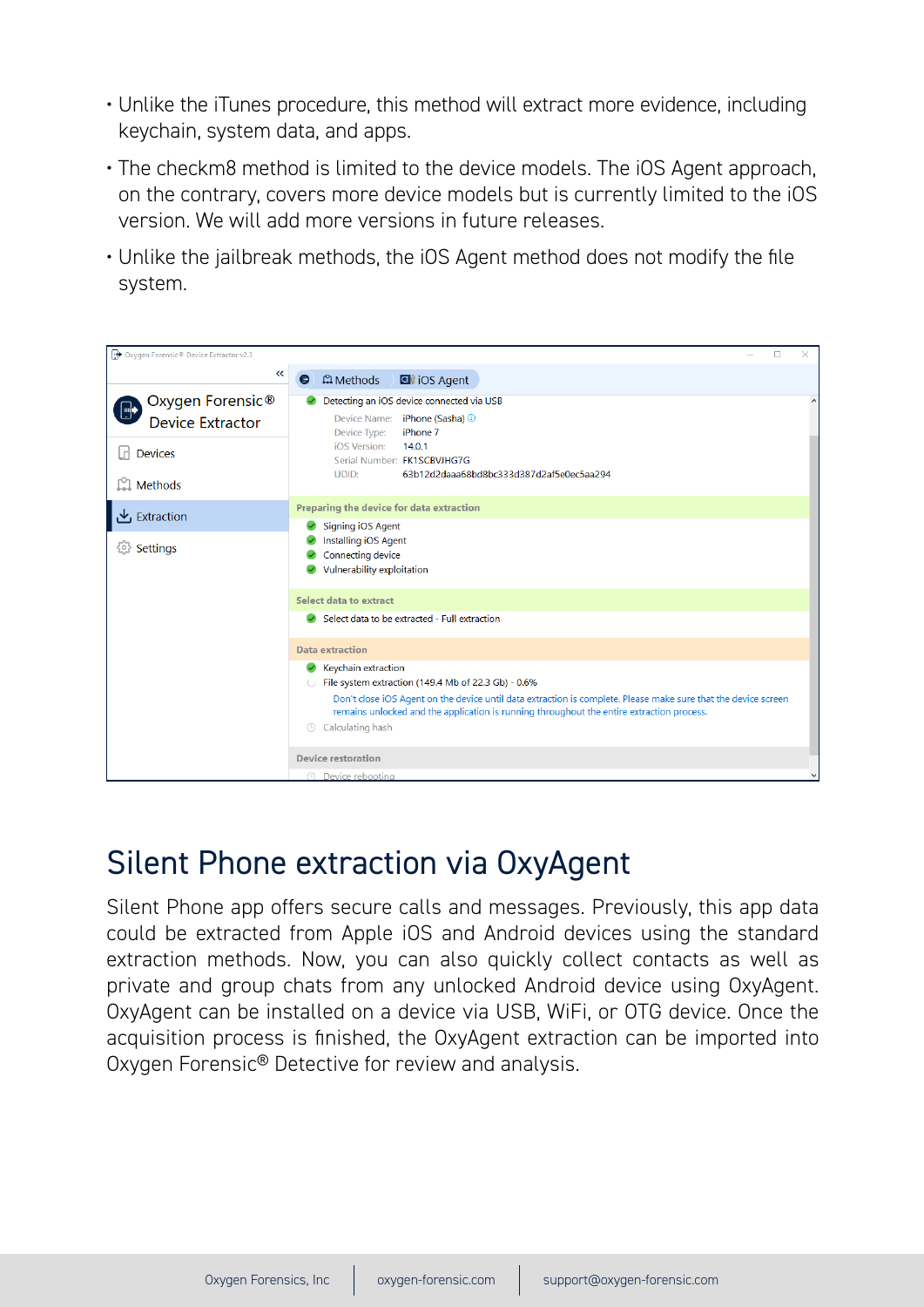

### Selective chat extraction via OxyAgent

We've added selective chat extraction from Telegram and Viber apps via OxyAgent. Please note that Telegram may have multiple accounts, and you can choose to extract all of them or selected ones.

# App support

Investigators can now extract evidence from the following new apps:

- Google Chat
- Google Voice
- Twitch
- Zenly
- DingTalk
- Email.cz

The total number of supported app versions now exceeds 30,800.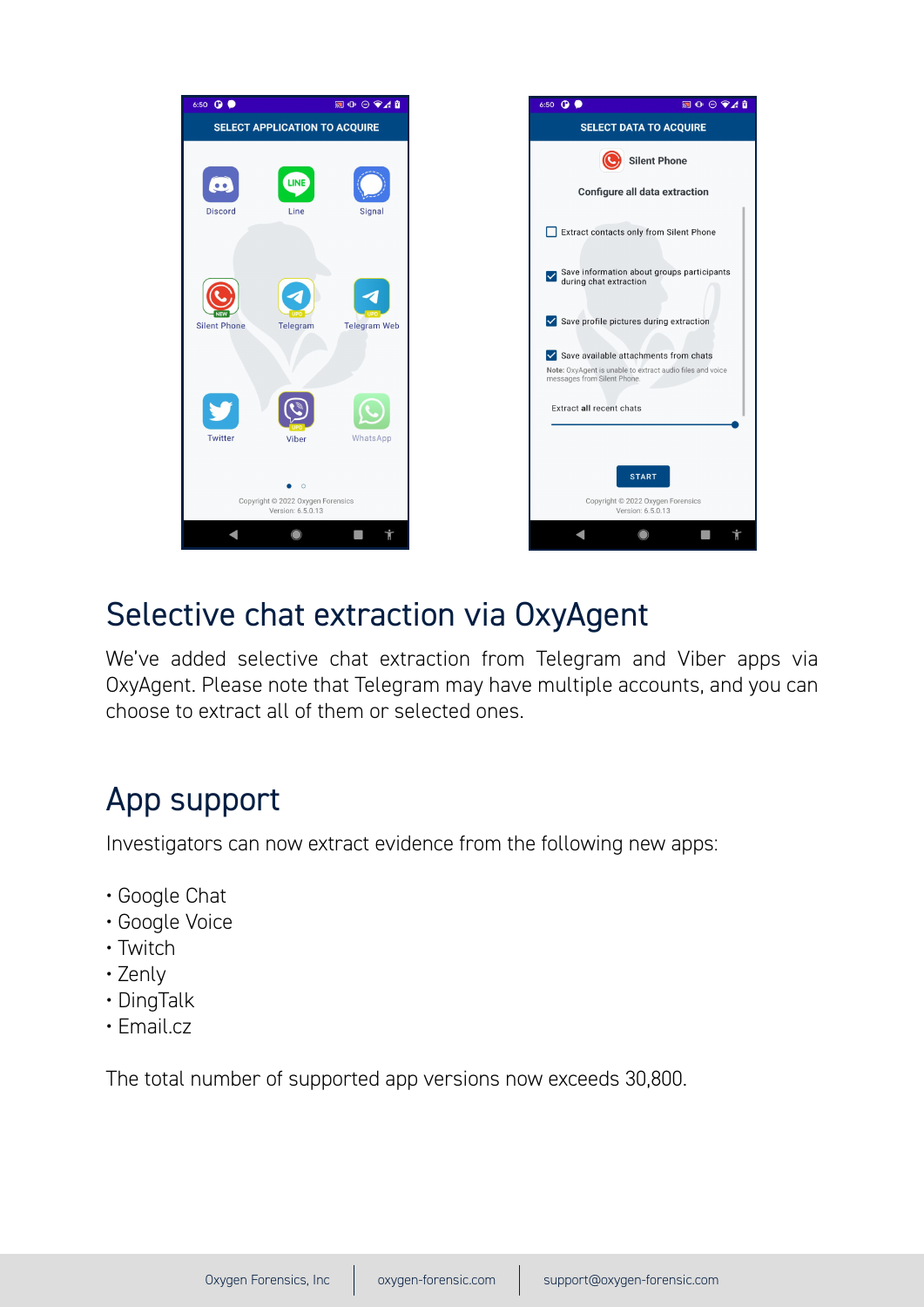# Facebook account copy import

Facebook allows users to download and save their personal data. These files can be also used for investigation purposes. Information will be downloaded in the same language in which the Facebook interface is.

Oxygen Forensic® Detective v.14.5 enables import and analysis of Facebook account copy saved in HTML format. Files of the following languages are supported: English, German, French, Spanish, and Italian.

The parsed data will include many categories: contacts, chats, comments, groups, reactions, etc.

| Oxygen Forensic® Detective                     |              |                                              |                                |                                |                                                           |                               |                                                  | $\Box$            | × |
|------------------------------------------------|--------------|----------------------------------------------|--------------------------------|--------------------------------|-----------------------------------------------------------|-------------------------------|--------------------------------------------------|-------------------|---|
| Facebook - Facebook Take                       |              |                                              |                                |                                |                                                           |                               |                                                  |                   | ₹ |
| <b>T</b><br>Export +<br><b>Extraction info</b> |              | Reset filters                                | ſ≡l<br>View +                  | $\Omega$<br>Geo data v<br>Maps |                                                           |                               |                                                  |                   | T |
| <b>f</b> <sub>n</sub> Facebook<br>$<<$ :       |              | All data Files                               | Contacts<br>Chats<br>Timeline  | Social Graph                   | $\overline{Y}$ Find text                                  | $\sim$ $\vee$                 | >> Details                                       |                   |   |
| <b>Categories</b><br>◡                         | 112          | ╔<br>⊘<br>Y.Z                                | $\vee$ Type                    | $\vee$ Time stamp (Zagreb)     |                                                           | Description                   |                                                  |                   |   |
| <b>S<sub>SN</sub></b> Applications activity    | 67           | ☑<br>T.T                                     | Facebook comment               |                                | 09/03/2022 15:02:25 (UTC+1)                               | Oxygen Forensics replied to I | Add tag<br>ንን Key Evidence                       | D <sub>Note</sub> |   |
| C Comments                                     | 18           | $\color{red}\heartsuit$<br>ŵ                 | Facebook comment               |                                | 18/03/2022 17:20:43 (UTC+1)                               | Oxygen Forensics replied to I | Source <b>Ca</b> Facebook                        |                   |   |
| An Autofill                                    | 1            | ☑<br>ŵ                                       | <b>Excebook comment</b>        |                                | 21/03/2022 15:16:49 (UTC+1)                               | Oxygen Forensics replied to ! | <b>Example 2</b> Facebook comment<br><b>Type</b> |                   |   |
| Security info                                  | 25           | $\color{red}\blacktriangledown$<br>☆         | <sup>co</sup> Facebook comment |                                | 21/03/2022 16:16:52 (UTC+1)                               | Oxygen Forensics replied to ! | Time stamp 06/04/2022 19:25:10 (UTC+2)           |                   |   |
| <b>Account activity</b>                        | 7            | Ŷ<br>☑                                       | <sup>6</sup> Facebook comment  |                                | 24/03/2022 15:06:19 (UTC+1)                               | Oxygen Forensics replied to I | <b>Text</b>                                      |                   |   |
| Cookies                                        | 6            | ŵ<br>$\color{red}\heartsuit$                 | Facebook comment<br>⊕          |                                | 04/04/2022 15:56:56 (UTC+2)                               | Oxygen Forensics replied to   | <b>URL</b>                                       |                   |   |
| IP addresses activity                          |              | $\triangledown$<br>☆                         | <sup>6</sup> Facebook comment  |                                | 06/04/2022 19:19:32 (UTC+2)                               | Oxygen Forensics replied to I |                                                  |                   |   |
| Login protection data                          | 5            | ☆<br>☑                                       | <sup>6</sup> Facebook comment  |                                | 06/04/2022 19:25:10 (UTC+2)                               | Oxygen Forensics replied to I | <b>Action</b>                                    |                   |   |
| Logins history                                 |              | ☑<br>÷                                       | <b>Excebook comment</b>        |                                | 21/04/2022 19:12:05 (UTC+2)                               | Oxygen Forensics replied to ! |                                                  |                   |   |
| Login places                                   |              | $\overline{\smile}$<br>ŵ                     | <sup>6</sup> Facebook comment  |                                | 25/04/2022 18:56:18 (UTC+2)                               | Oxygen Forensics replied to   |                                                  |                   |   |
| <b>Activity history</b>                        |              | $\boxdot$<br>☆                               | <sup>6</sup> Facebook comment  |                                | 26/04/2022 17:02:47 (UTC+2)                               | Oxygen Forensics replied to   |                                                  |                   |   |
| <sup>*</sup> L Recently visited                |              | $\overline{\smile}$<br>☆                     | <b>Excebook comment</b>        |                                | 26/04/2022 18:57:34 (UTC+2)                               | Oxygen Forensics replied to   |                                                  |                   |   |
|                                                |              | ☑<br>☆                                       | <b>Excebook comment</b>        |                                | 27/04/2022 18:50:43 (UTC+2)                               | Oxygen Forensics replied to ! |                                                  |                   |   |
|                                                |              | ☆<br>$\overline{\smile}$                     | <sup>6</sup> Facebook comment  |                                | 28/04/2022 18:14:09 (UTC+2)                               | Oxygen Forensics replied to   |                                                  |                   |   |
|                                                |              | *<br>$\triangledown$                         | Facebook comment               |                                | 05/05/2022 16:28:01 (UTC+2)                               | Oxygen Forensics replied to   |                                                  |                   |   |
|                                                |              | ☆<br>$\color{red}\heartsuit$                 | <b>Excebook comment</b>        |                                | 06/05/2022 17:45:17 (UTC+2)                               | Oxygen Forensics replied to   |                                                  |                   |   |
|                                                |              | ☆<br>☑                                       | Facebook comment               |                                | 12/05/2022 19:35:30 (UTC+2)                               | Oxygen Forensics replied to   |                                                  |                   |   |
|                                                |              | ☆<br>$\checkmark$                            | <b>Excebook comment</b>        |                                | 16/05/2022 16:55:02 (UTC+2)                               | Oxygen Forensics replied to   |                                                  |                   |   |
|                                                |              | $\checkmark$<br>Group by: Month   Day   Hour |                                |                                | Wednesday, 9 March 2022 15:00 - Monday, 16 May 2022 16:59 | $\rightarrow$<br>$\times$     |                                                  |                   |   |
| Find text<br>$\hat{\phantom{a}}$               | $\checkmark$ | Wednesday, 9 March 2022 15:00                |                                |                                |                                                           | Monday, 16 May 2022 16:59     |                                                  |                   |   |
| Version: 14.5.0.22<br>Total: 18                | Filtered: 18 | Selected: 1                                  |                                |                                |                                                           |                               |                                                  |                   |   |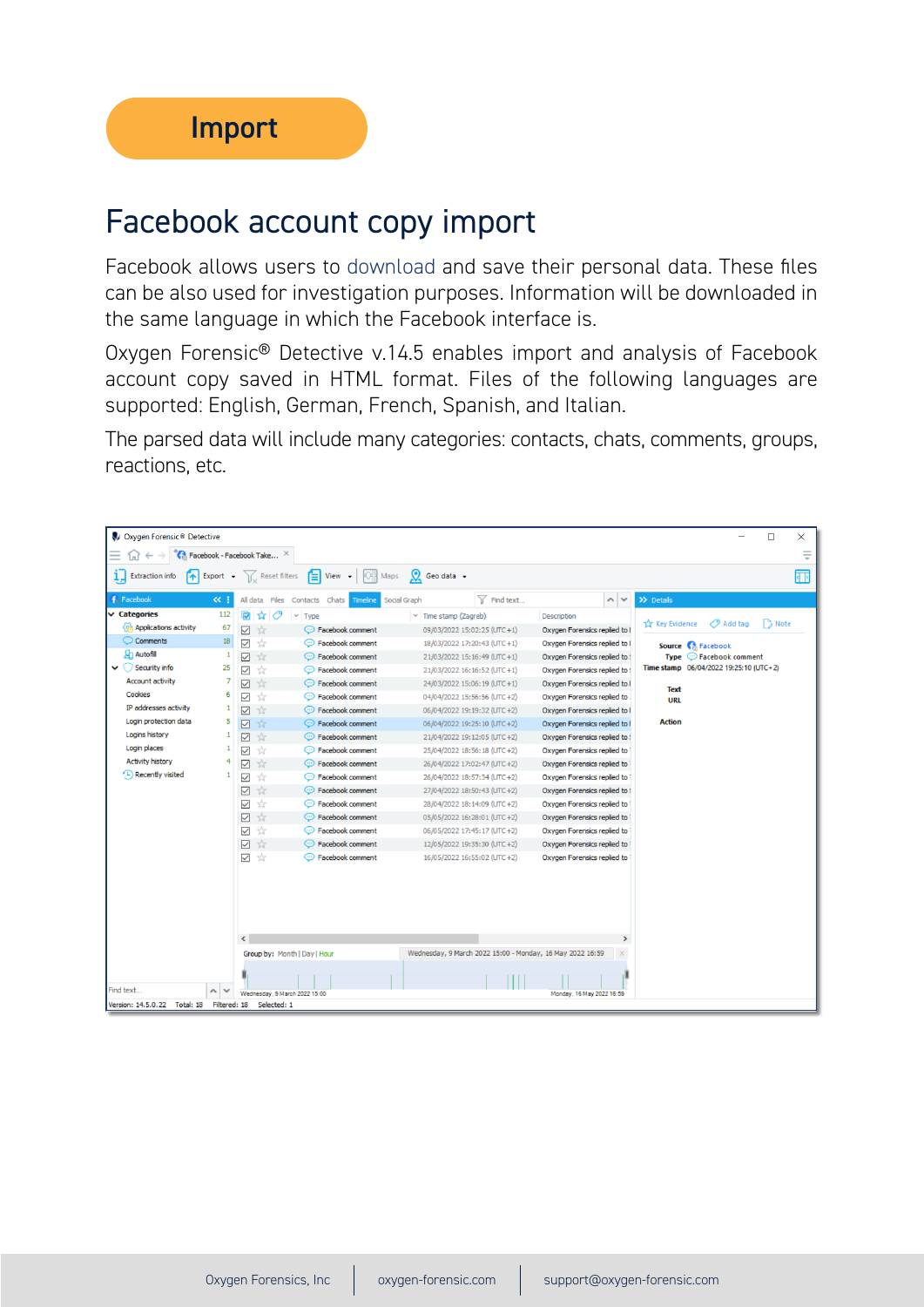### Getting addresses from extracted geo coordinates

Now a useful feature of getting addresses from geo coordinates is available in Oxygen Forensic® Detective. You can receive addresses using either OpenStreetMap or Mapbox service. Mapbox requires an authentication token to be entered in the Options menu of Oxygen Forensic® Detective.

The feature of getting addresses is available in all the sections that may contain geo coordinates - Files, Wireless Connections, and Applications. An internet connection is required.

You can get an address from a particular geo coordinate or from all of them. Received addresses will be shown both in the grid and on the sidebar of the

| Oxygen Forensic® Detective |                                                               |                |  |  |  |  |  |
|----------------------------|---------------------------------------------------------------|----------------|--|--|--|--|--|
| 仞<br>Ξ                     |                                                               |                |  |  |  |  |  |
| @ General                  |                                                               |                |  |  |  |  |  |
| Q Search                   | Geo coordinates                                               |                |  |  |  |  |  |
| $\Box$ Import              | Third-party services for acquiring coordinates by MAC-address |                |  |  |  |  |  |
| Advanced analytics         | Service                                                       | Default (1)    |  |  |  |  |  |
| ₩<br>Contacts              | Latent Wireless (latentwireless.com)                          | $\circ$        |  |  |  |  |  |
| <b>Q</b> Geo settings      | WiGLE (wigle.net)                                             | $\circledcirc$ |  |  |  |  |  |
| ⊕<br>Proxy settings        | Authentication key (i)                                        |                |  |  |  |  |  |
| Project VIC                | Enter authentication key                                      |                |  |  |  |  |  |
| Updates                    |                                                               |                |  |  |  |  |  |
|                            | <b>Addresses</b>                                              |                |  |  |  |  |  |
|                            | Third-party services for acquiring addresses by coordinates   |                |  |  |  |  |  |
|                            | Service                                                       | Default (1)    |  |  |  |  |  |
|                            | OpenStreetMap (openstreetmap.org)                             | $\odot$        |  |  |  |  |  |
|                            | MapBox (mapbox.com)                                           | $\bigcirc$     |  |  |  |  |  |
|                            | <b>Check connection</b>                                       |                |  |  |  |  |  |
|                            |                                                               |                |  |  |  |  |  |
|                            |                                                               |                |  |  |  |  |  |
|                            |                                                               |                |  |  |  |  |  |
|                            |                                                               |                |  |  |  |  |  |
|                            |                                                               |                |  |  |  |  |  |
|                            |                                                               |                |  |  |  |  |  |
|                            |                                                               |                |  |  |  |  |  |
|                            | Restore defaults<br>Import                                    | Export         |  |  |  |  |  |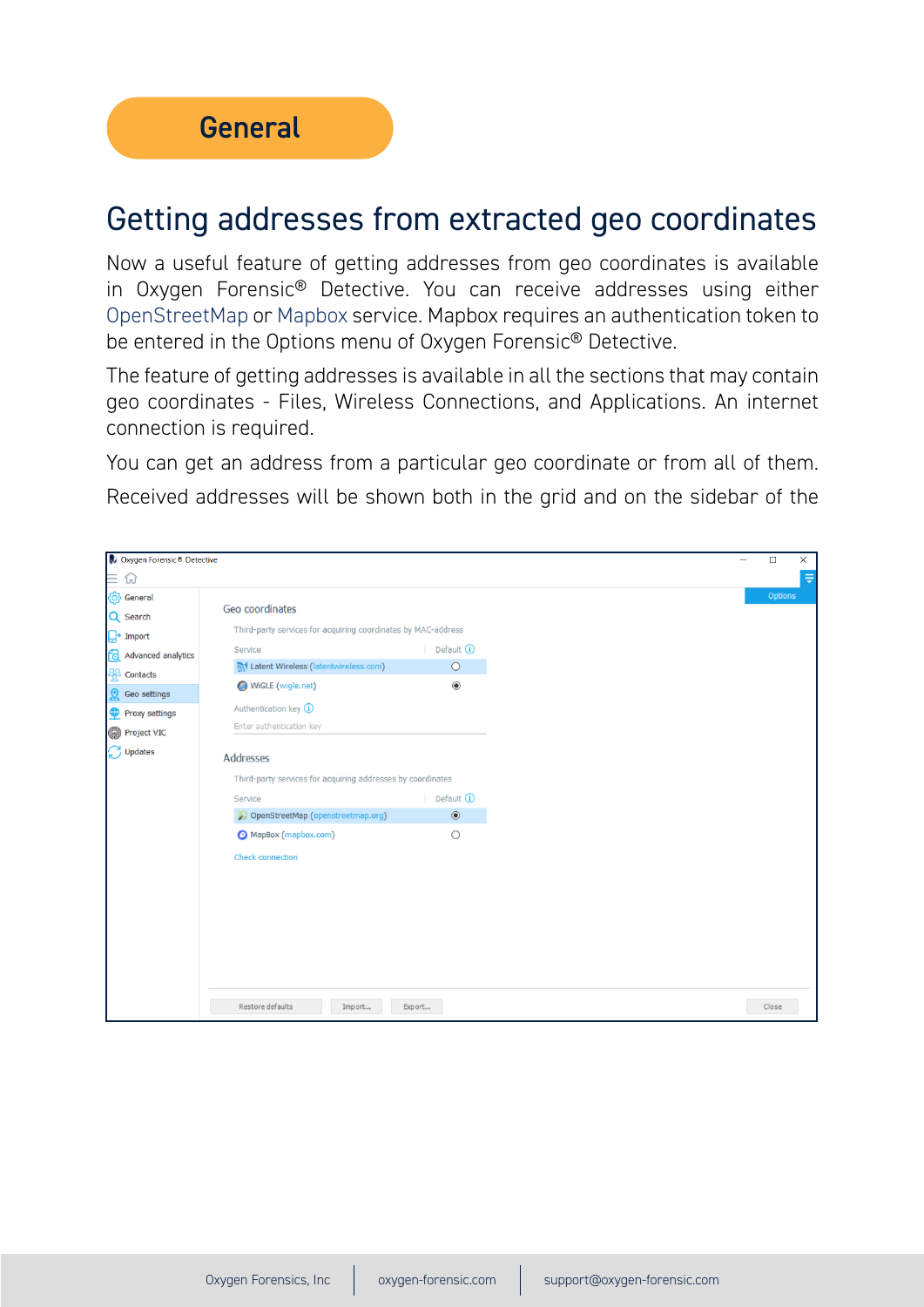# Cloud Extractor updates

In this release, we've focused on updating the authorization and extraction algorithms of already existing cloud services: Google My Activity, Google Home, Tinder, TamTam, and Discord. Due to the significant API changes, we've also had to completely re-write the extraction algorithms for Google Contacts. Now, much more data can be extracted from this service: SIP addresses, bio, contacts, last modified date, group lists, and other data.



# KeyScout updates

The updated KeyScout can now import and parse evidence from several new types of computer images:

- New Encase software formats Ex01 and Lx01
- Images of virtual machines of VMX and VBOX formats

We've also added the ability to collect OneDrive data on Windows and macOS. Additionally, we've updated support for the following apps:

- Safari
- Mozilla Firefox
- Google Chrome
- iCloud Drive
- Slack
- Telegram

Finally, we've added the ability to parse a setupapi.dev.log artifact from Windows.